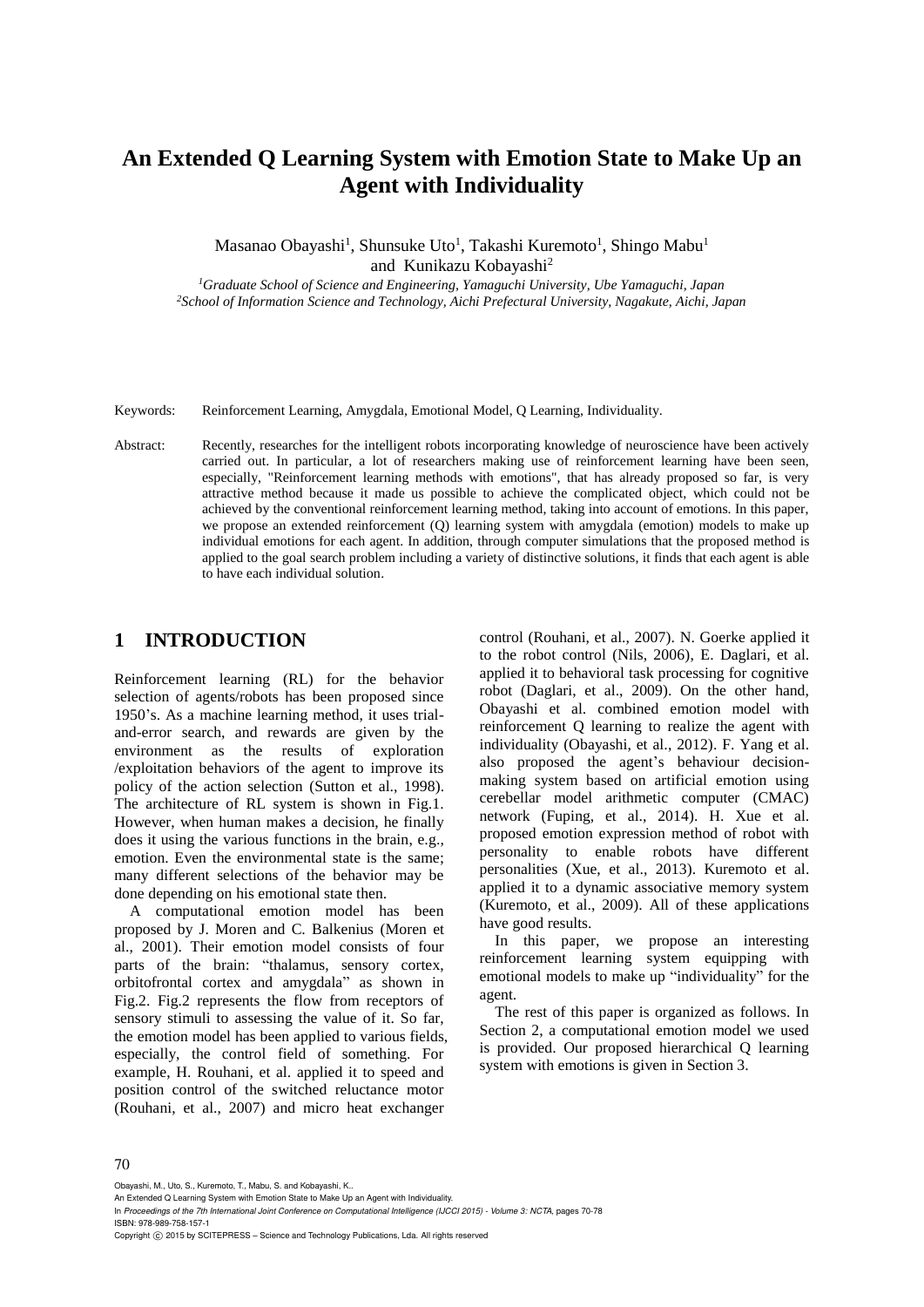

Figure 1: A reinforcement learning system (Sutton, et al., 1998).

A computer simulation using a grid world environment is carried out to evaluate the proposed system in Section 4. This paper is concluded in Section 5.

### **2 COMPUTATIONAL EMOTION MODEL**

The computational emotional model is proposed by J. Moren and C. Balkenius (Moren, et al., 2001) consists of 4 parts of the brain, "thalamus, sensory cortex, orbitofrontal cortex and amygdala" as shown in Fig.2, it represents the flow from receptors of sensory stimuli to assessing the value of it. The dynamics of the computational emotional model are described as follows;

$$
A_i = V_i S_i \tag{1}
$$

$$
O_i = W_i S_i \tag{2}
$$

$$
E = \sum_{i} A_i - \sum_{i} O_i \tag{3}
$$

$$
\Delta V_i = \alpha_{\text{amy}} \left( S_i \max(0, \text{Re} \, w - \sum_j A_j) \right) \tag{4}
$$

$$
\Delta W_i = \beta_{\text{amy}} S_i (E - \text{Re} w), \qquad (5)
$$

here,  $S_i$  denotes input stimuli from the sensory cortex and thalamus to the *i*th neuron in the amygdala,  $i = 1$ , 2, ….. , Namy, where Namy corresponds to the number of neurons in the amygdala and *Ai* denotes the output of the *i*th neuron in the amygdala. Likewise, *O<sup>i</sup>* denotes the output of *i*th neuron in the orbitofrontal cortex. *E* is the output of the amygdala after subtracting the input from the orbitofrontal cortex.  $\alpha_{\text{amy}}$ ,  $\beta_{\text{amy}}$  are learning rates,  $V_i$ ,  $W_i$  are synaptic weights of connections between the sensory cortex and amygdala, as well as the sensory cortex and orbitofrontal cortex, respectively. Primary reward Rew is the reinforcing signal.



Figure 2: A computational emotional model proposed by J. Moren, et al. (Moren, et al., 2001).

## **3 HIERARCHICAL Q LEARNING SYSTEM WITH EMOTIONS**

When a person saw an exciting landscape, he feels it pleasant or unpleasant. In this paper, we introduce the degree of - (pleasant-displeasant) impression of the image using the colour characteristics of the image as one of the emotional state to be defined in the internal robot. Figure 3 shows the proposed extended reinforcement learning system with emotional models and integrated emotional state model. It has a hierarchical structure, the first layer is an image processing model, the second layer is a fuzzy inference model, the third layer is emotional models by Moren, the fourth layer is the integrated emotional state model by Russel and the fifth layer is the proposed extended reinforcement Q learning system (Obayashi, et al., 2012). In the next subsections short contents of them are described.

### **3.1 Image Processing Model: First Layer**

In the first layer, RGB values of each pixel of the image acquired from the environment is converted to the HSV (Hue, Saturation and Value) values, using the following (6). These are transmitted to Fuzzy inference model of the second layer,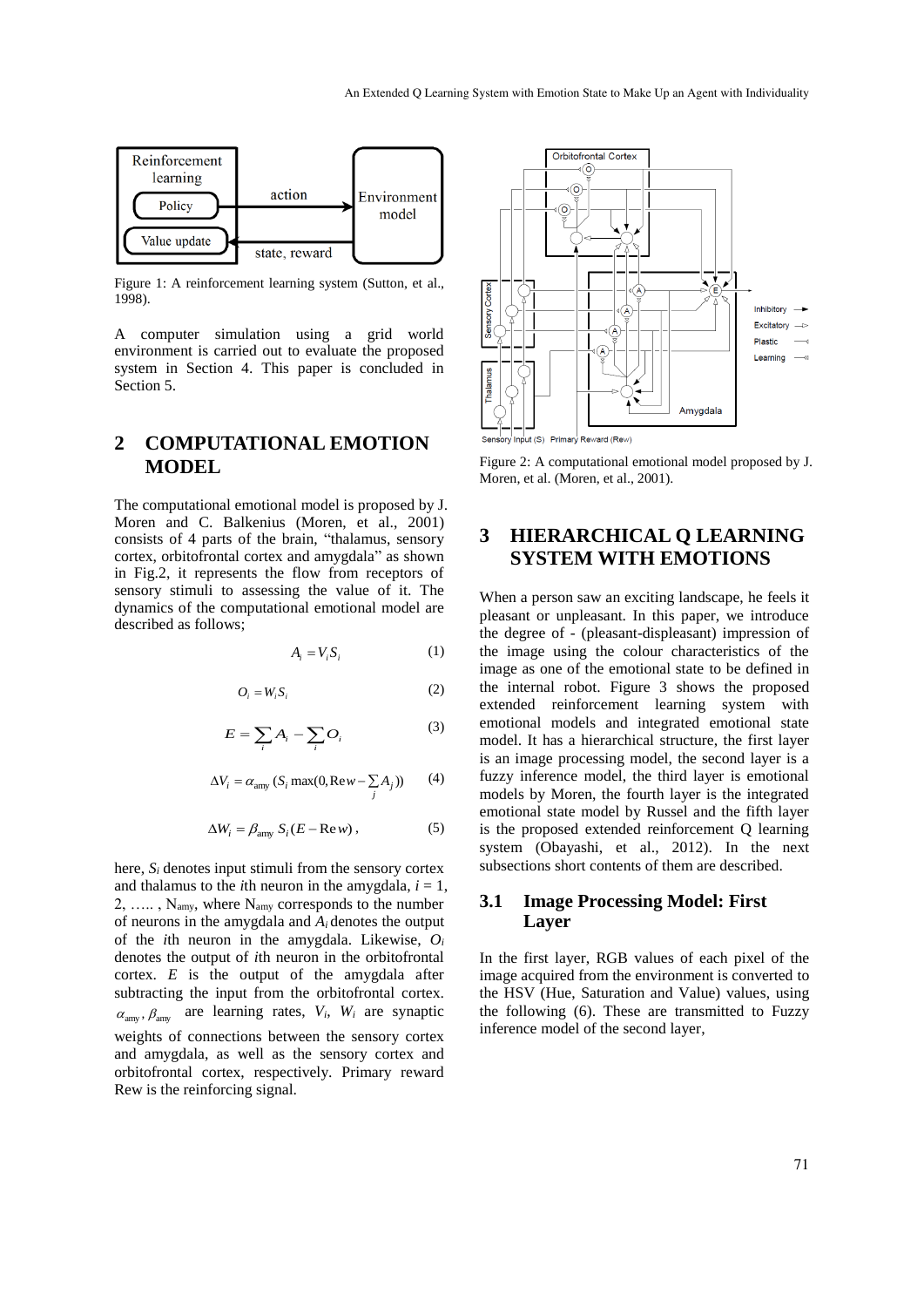

Figure 3: The proposed hierarchical reinforcement (Q) learning system with emotional models.

$$
H = \begin{cases}\n\text{undefined} & \text{if } \text{MIN} = \text{MAX} \\
60 * (\frac{G \cdot R}{\text{MAX} \cdot \text{MIN}} + 1) & \text{if } \text{MIN} = B \\
60 * (\frac{G \cdot R}{\text{MAX} \cdot \text{MIN}} + 3) & \text{if } \text{MIN} = R \\
60 * (\frac{G \cdot R}{\text{MAX} \cdot \text{MIN}} + 5) & \text{if } \text{MIN} = G\n\end{cases}
$$
\n
$$
V = \text{MAX.}
$$
\n
$$
S \longrightarrow \text{Fuzzy inference}
$$
\n
$$
V = \text{MAX.}
$$
\n
$$
S = \text{MAX} \times \text{MIN}
$$
\n
$$
S = \text{MAX} \times \text{MIN}
$$
\n
$$
S = \text{MAX} \times \text{MIN}
$$
\n
$$
V = \text{MAX}
$$
\n
$$
V = \text{MAX}
$$
\n
$$
V = \text{MAX}
$$
\n
$$
V = \text{MAX}
$$
\n
$$
V = \text{MAX}
$$
\n
$$
V = \text{MAX}
$$
\n
$$
V = \text{MAX}
$$
\n
$$
V = \text{MAX}
$$
\n
$$
V = \text{MAX}
$$
\n
$$
V = \text{MAX}
$$
\n
$$
V = \text{MAX}
$$

where  $Max = max{R, G, B}$ ,  $MIN = min{R, G, B}$ .

### **3.2 Fuzzy Inference Model: Second Layer**

In the second layer, the colour features (Saturation, Value which represent modifier: dull thin, darkbright-dark, and Hue which represents basic colour name: red, blue and green) provided from the first layer is converted to a degree of pleasure-displeasure using Mamdani type simplified singleton fuzzy inference.

The membership functions of Saturation, Value and Hue used in this paper are shown in Fig. 6, 7 and 8, respectively. They are set corresponding to their values. The fuzzy rules of Saturation and Value, Hue are shown in Table 1 and 2. The impressions  $I_{\rm sv}$  and  $I_{\rm H}$  in these Tables are decided according to our human impression. In Table 2, the Impression  $(I_H)$  of red is set to high and that of blue is set to low. This represents to express the vitality impression with the colour.

Concretely, we inference the impression ( $I_{SV}^*$ ) from the Saturation and Value, taking the minimum value between the grade of S and V for each rule, and then taking fuzzy singleton inference for

defuzzification. The impression ( $I_H^*$ ) from the Hue are calculated as same as  $I_{SV}^*$ . Then, it is integrated to obtain an impression value  $(I_{HSV})$  for a pixel by (7). This operation is applied to all the pixels. Then the emotion of the entire image (Image impression: Imi) is obtained by taking the average of all of the impression values (8). Calculating Imi for each direction of the image, sum of them is input to emotion model 1 (the third layer) which is responsible for pleasure-displeasure as Rew.

$$
Impression (I_{HSV}) =
$$

Impression ( 
$$
I_H^*
$$
 )  $\bullet$  Impression (  $I_{SV}^*$  ) (7)

Image impression (Imi) = 
$$
\frac{\sum \text{Imression (I_{HSV})}}{\text{pixel length}}
$$
 (8)





Figure 5: Impression ( H ) fuzzy inference model.







Figure 7: Membership function for Value (V).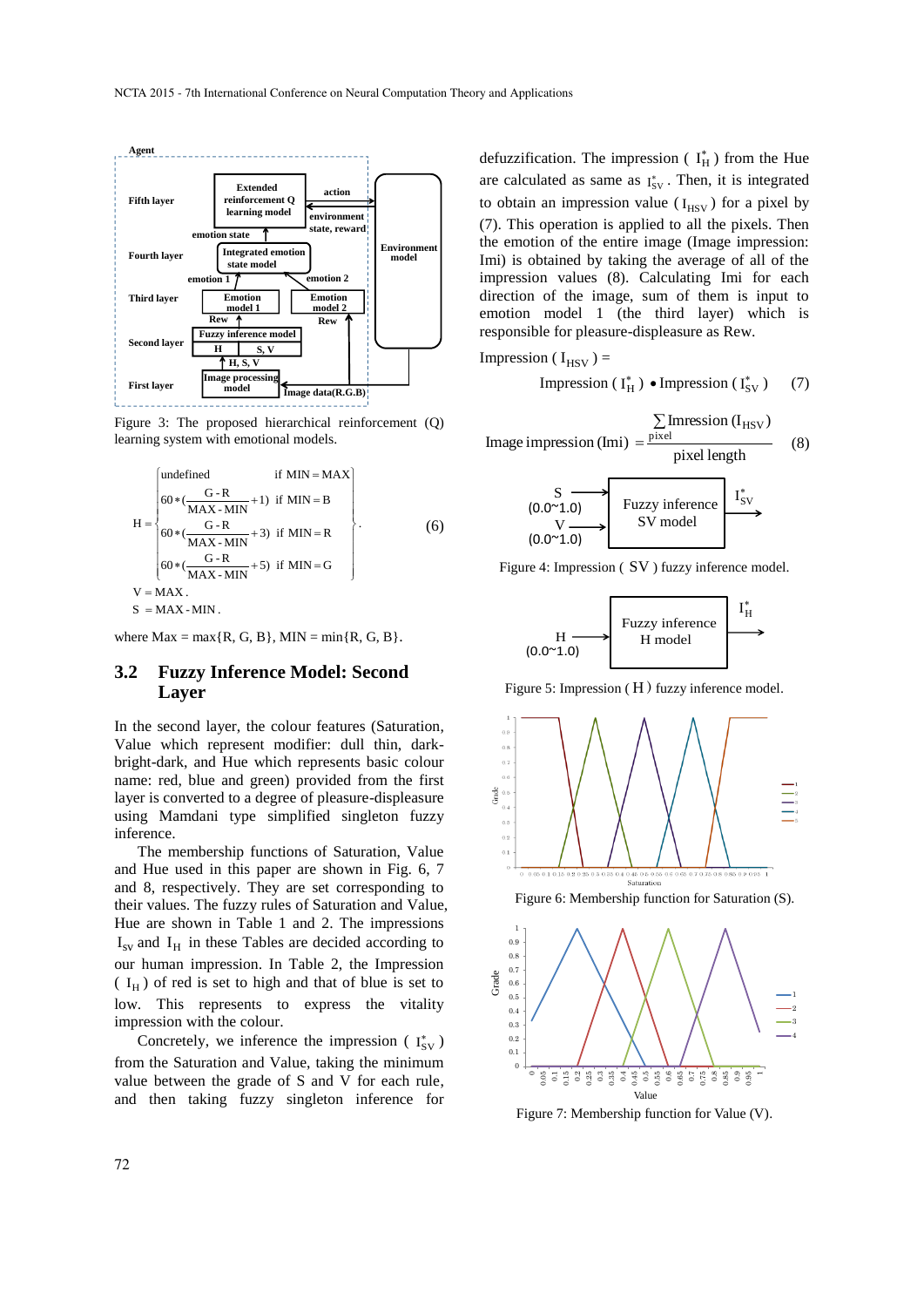Table 1: Fuzzy rule table for Saturation and Value.

|        |                | If         |              |            |
|--------|----------------|------------|--------------|------------|
| Rule   | Number of      | Number of  | Then         | Impression |
| Number | membership     | membership |              | $(I_{SV})$ |
|        | func. of S     | func. of V |              |            |
|        | 3              |            | Very Dark    |            |
| 2      | 3              |            | Dark Gravish | 0.3        |
| 3      |                | 2          | Dark         | 0.6        |
|        |                | 3          | Grayish      | 0.9        |
| 5      | 5              | 3          | Deep         | 1.2        |
| 6      |                |            | Very Pale    | 1.5        |
|        | $\overline{c}$ |            | Pale         | 1.8        |
| 8      | 3              |            | Light        | 2.1        |
| q      |                |            | Vivid        | 2.4        |



Figure 8: Membership function for Hue (H).

Table 2: Fuzzy rule table for Hue.

| Rule<br>Number | Īf<br>Number of<br>membership<br>func. of H | Then       | Impression<br>$(I_H)$ |
|----------------|---------------------------------------------|------------|-----------------------|
|                |                                             | Red        | 2.0                   |
| 2              |                                             | Yellow     | 1.5                   |
|                | 3                                           | Green      | 1.0                   |
|                |                                             | Light Blue |                       |
|                |                                             | Blue       | 1.0                   |
|                |                                             | Purple     | 1.5                   |
|                |                                             |            |                       |



Figure 9: Emotion pleasure-displeasure model.



Figure 10: Emotion activity-disactivity model.

### **3.3 Emotion Model: Third Layer**

Figure 9, 10 show the input and output for the pleasure-displeasure and activity-disactivity emotion models respectively. The structures of them are same and their learning method is explained in Section 2. The output of the emotion model for pleasure-displeasure is  $E_1$ , and  $E_2$  is output of the activity-disactivity emotion model. These  $E_1$  and  $E_2$  are used for two axis for the integrated emotion state model in the fourth layer.

#### **3.3.1 Emotion Model 1**

The function of the emotion model 1 whose structure is same as the computational emotion model in Section 2 is to produce the emotion of pleasure-displeasure by making use of characteristics of the image. Its input and output components are shown in Fig.9.

#### **3.3.2 Emotion Model 2**

The function of the emotion model 2 whose structure is same as emotion model 1 is to produce the emotion of activity-disactivity by making use of the primary reward given by the environment. Its input and output components are shown in Fig. 10.

### **3.4 Integrated Emotion State Model: Fourth Layer**

In this paper we use the circumplex emotion model (Russel, 1980) as the integrated emotion state model. The circumplex emotional model proposed by J.A Russel consists of two axes that are pleasuredispleasure (horizontal axis) and activity-disactivity (vertical axis); it is shown in Fig. 11. The figure shows unidimensional scaling of 28 emotion words on the plane. Russel said that all the emotions of the living body can be dealt by this circumplex model. This model decides the current two dimensional emotional states of the agent using two inputs  $E_1$ (displeasure–displeasure value) and  $E_2$  (activity– disactivity value) from the third layer as shown in Fig. 3.

### **3.5 Extended Q Learning with Emotion State**

The Emotion extended Q learning (Obayashi, et al., 2012) is almost all of commonly used standard Q learning. The extended Q learning with emotion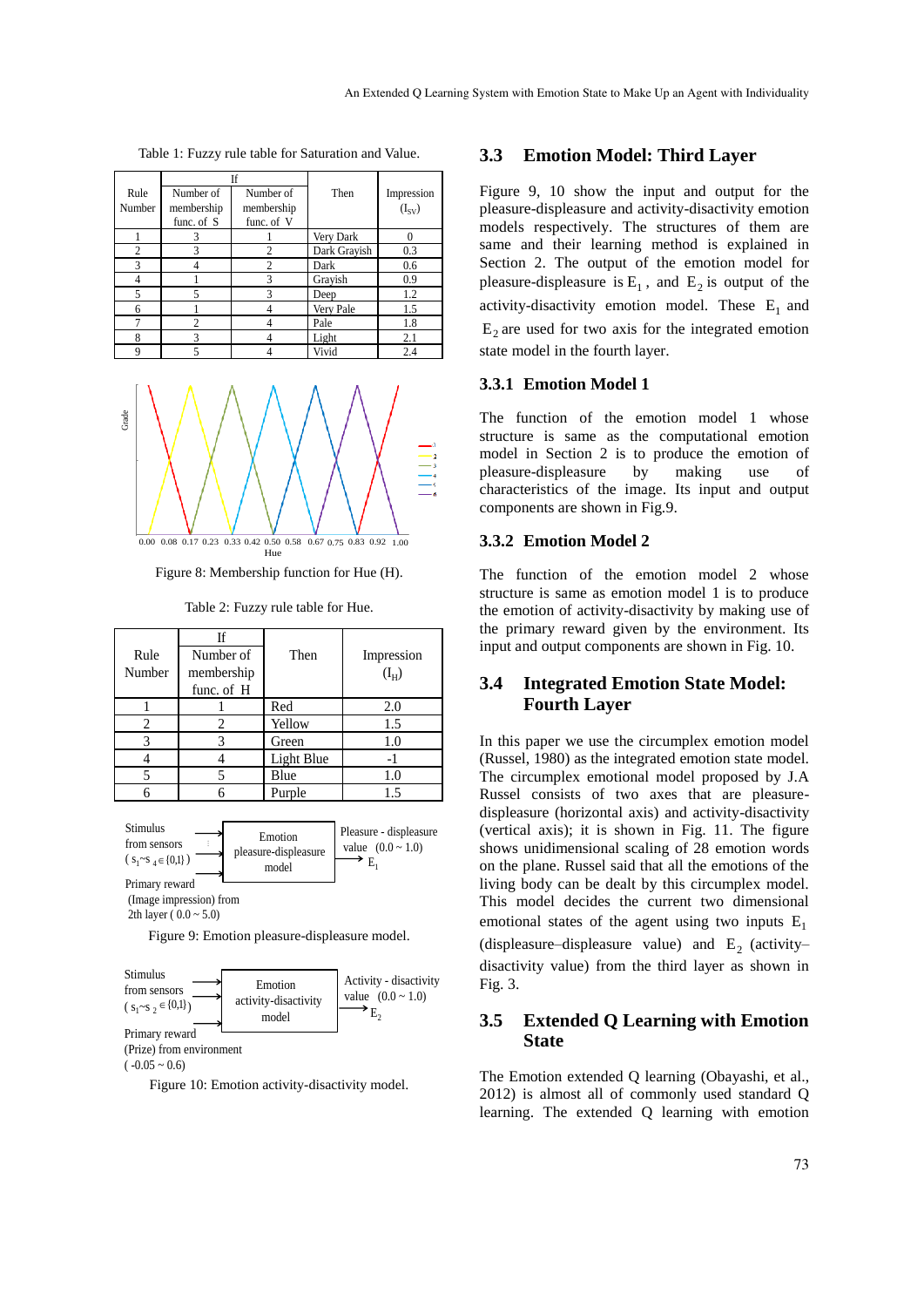state has the emotion state of the agent in addition to environment state of standard Q learning. The value function of the state, emotion and action in the extended Q learning is represented as  $Q(s, s_e, a)$ . The update equation of  $Q(s, s_e, a)$  is as follows;

$$
Q(s, s_e, a) \leftarrow Q(s, s_e, a)
$$
  
+  $\alpha [r + \gamma \max_{a'} Q(s', s'_e, a') - Q(s, s_e, a)],$   
(9)

where  $s$ : current environment state,  $s_e$ : current emotion state with two dimensions from the fourth layer.  $a$ : current action,  $r$ : reward,  $s$ : next current environment state,  $s_e$ : next current emotion state,  $\alpha$ : learning rate,  $\gamma$ : discount rate. We use the greedy method as selection policy of behaviors of the agent.



Figure 11: The circumplex emotional model by J.A. Russel (Russel, 1980).

### **4 COMPUTER SIMULATION**

### **4.1 Preparation**

#### **4.1.1 Problem Description**

To evaluate our proposed method, we carried out a computer simulation using a grid world environment as shown in Fig. 12. The wall surrounds around it. There are meaningful plural paths from start to goal. We found that each agent learned the different path from start to goal, forming the different emotions by use of the different parameter for learning of the emotion model.

#### **4.1.2 Assumptions**

In these simulations, next followings are assumed,

- 1) The agent knows his own position.
- 2) The action which the agent can take is "to move one cell to one direction among up, down, left and right".
- 3) If the agent collides with the wall, the agent stays at the position before collision.

#### **4.1.3 Environment Used in the Simulation**

In the simulation with environment shown in Fig.12, there are the cell which is locked and the switch cell to release the lock. It is necessary for the agent to visit the switch cell once to release the lock to get the goal. The agent has to take a circuitous route to get the red and blue foods and also has to take a hazard route to take the shortest path to the goal. So the agent has the dilemma, which route should be selected. It is verified the dilemma is solved by the individuality of the agent.

#### **4.1.4 Emotion Formation in the Simulation**

In this simulation, the number  $n$  of the sensory inputs  $s_n$  is 4 in the computational emotion model shown in Fig. 2, toward the information about up, down, right and left. If there is a food within 5 cells from the agent,  $s_i$  is set to 1, otherwise 0 (see Fig. 14). According to the distance between the food and the agent, Rew is set as following equations;



Figure 12: The environment used in the simulation.





(a) Image given as the red (b) Image given as the blue big food small food

Figure 13: The image used as input to Image processing model in the simulation.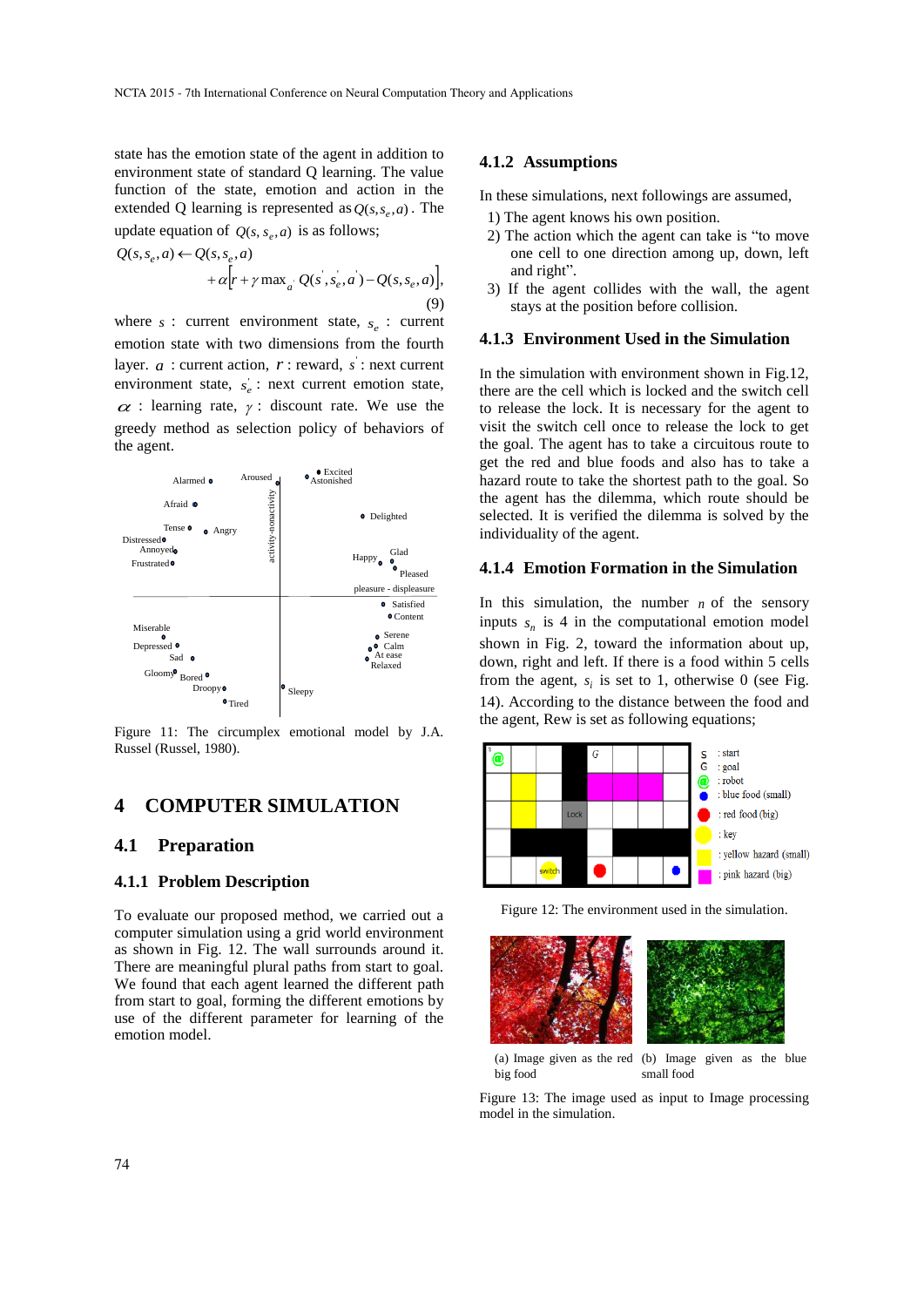

Figure 14: Example of the sensory input s and primary reward input (Rew) of the emotion model for making the pleasure-displeasure value (E1).

$$
Price = 0.9distance Image impression (Imi)
$$
 (10)

$$
Re w = \sum_{\text{image}} \text{Price}, \tag{11}
$$

The images used as input to Image processing model in the simulation are shown in Fig. 13. A calculation example of values is shown in Fig. 14. The emotion model of activity-disactivity is as to "activity of the agent itself". The number of sensory inputs S is 2, as to the information, one is always  $S = 1$ , the other is S  $= 1$  if the agent is in hazardous yellow area, or pink area,  $S = 0$  for otherwise. The value of Rew changes step by step according to the rules of Table 3. Parameters used in the learning of the emotion

Table 3: Primary rewards (Rew) for the emotion model 2 with activity-disactivity.

| Initial value             | 0.4      |                       |        |
|---------------------------|----------|-----------------------|--------|
| when after 1 step         | $-0.005$ | blue food acquisition | $+0.2$ |
| hazardous area:<br>vellow | $-0.02$  | red food acquisition  | $+0.6$ |
| hazardous area:           | $-0.05$  | when release the      | $+0.4$ |
| purple                    |          | yellow switch         |        |

Table 4: Parameters used in the learning of the two emotion models.

|          | pleasure -                             | displeasure                           | activity - disactivity                                                                                                                                                                            |                                       | The parameters used in the extended<br>at Table 6.                                        |  |
|----------|----------------------------------------|---------------------------------------|---------------------------------------------------------------------------------------------------------------------------------------------------------------------------------------------------|---------------------------------------|-------------------------------------------------------------------------------------------|--|
|          | learning<br>rate $\alpha_{\text{amv}}$ | learning<br>rate $\beta_{\text{amv}}$ | learning<br>rate $\alpha_{\text{amv}}$                                                                                                                                                            | learning<br>rate $\beta_{\text{amv}}$ | Table 5: Reward r given by the                                                            |  |
| $O+AE$   | 0.4                                    | 0.3                                   | 0.2                                                                                                                                                                                               | 0.5                                   | extended Q learning in simulation 1 of                                                    |  |
|          |                                        |                                       | 0.4 $(E_1 < 0.3)$ 0.3 $(E_1 < 0.3)$ 0.2 $(E_2 < 0.5)$ 0.5 $(E_2 < 0.5)$                                                                                                                           |                                       | red food acqui<br>arrival to the goal<br>10.0<br>image of                                 |  |
| $O+AE+S$ |                                        |                                       | $\vert 0.01 \rangle$ (E <sub>1</sub> $\geq$ 0.3) $\vert 0.8 \rangle$ (E <sub>1</sub> $\geq$ 0.3) $\vert 0.01 \rangle$ (E <sub>2</sub> $\geq$ 0.5) $\vert 0.8 \rangle$ (E <sub>2</sub> $\geq$ 0.5) |                                       | collision to the<br>blue small fo<br>$-2.0$<br>$(C_{\text{sum}} \circ \text{im}$<br>rr011 |  |

models are shown in Table 4. In Table 4, the method " $Q + AE$ " is our proposed extended Q learning with emotion state, however, the parameters used in the learning of the emotion model are fixed while in the

simulations. The method "Q+AE+S" is also our proposed method. The bigger the learning coefficient parameter  $\alpha_{\text{amy}}$  is, the bigger the output of the emotion model is. In reverse, the bigger the learning coefficient parameter  $\beta_{\text{amy}}$  is, the smaller the output of the emotion model is. In the emotional model 1, the learning parameters  $\alpha_{\text{amy}}$  and  $\beta_{\text{amy}}$  are changed in order to reduce the level of the pleasure when the level is over 0.3. The emotion model 2 about the activity is almost same as the emotion model 1.

#### **4.1.5 Integrated Emotion State Model**

The object of the integrated emotion state model in the fourth layer is to decide the two dimensional emotion states  $S_e(i)$ ,  $(i = 1, \dots, 4)$ , using the output  $E_1$  and  $E_2$  of the emotion models 1 and 2, respectively in the third layer and to transmit the state to the extended Q learning system in the fifth layer.



Figure 15: The circumplex emotion model used in the simulation.

#### **4.1.6 Parameters and Rewards Used in the Extended Q Learning**

Rewards given by the environment are shown at Table 5. The parameters used in the extended Q learning are given at Table 6.

 $\alpha_{\text{amy}}$  rate  $\beta_{\text{amy}}$  rate  $\alpha_{\text{amy}}$  rate  $\beta_{\text{amy}}$  rate  $\beta_{\text{amy}}$  rate  $\beta_{\text{amy}}$  rate  $\beta_{\text{amy}}$ extended Q learning in simulation 1 or 2.

| $(E_2 < 0.5)$   0.5 $(E_2 < 0.5)$      | arrival to the goal       | 10.0   | red food acquisition (Given as<br>image of Fig. $14(a)$ )     | 4.0    |
|----------------------------------------|---------------------------|--------|---------------------------------------------------------------|--------|
| $(E_2 \ge 0.5)$   0.8 $(E_2 \ge 0.5)$  | collision to the<br>wall  | $-2.0$ | blue small food acquisition<br>(Given as image of Fig. 14(b)) | 1.5    |
| ble 4, the method                      | hazardous area:<br>yellow | $-0.5$ | when release the blue switch                                  | 5.0    |
| 1 Q learning with<br>eters used in the | hazardous area:<br>pink   | $-2.0$ | others (when move 1 step)                                     | $-0.1$ |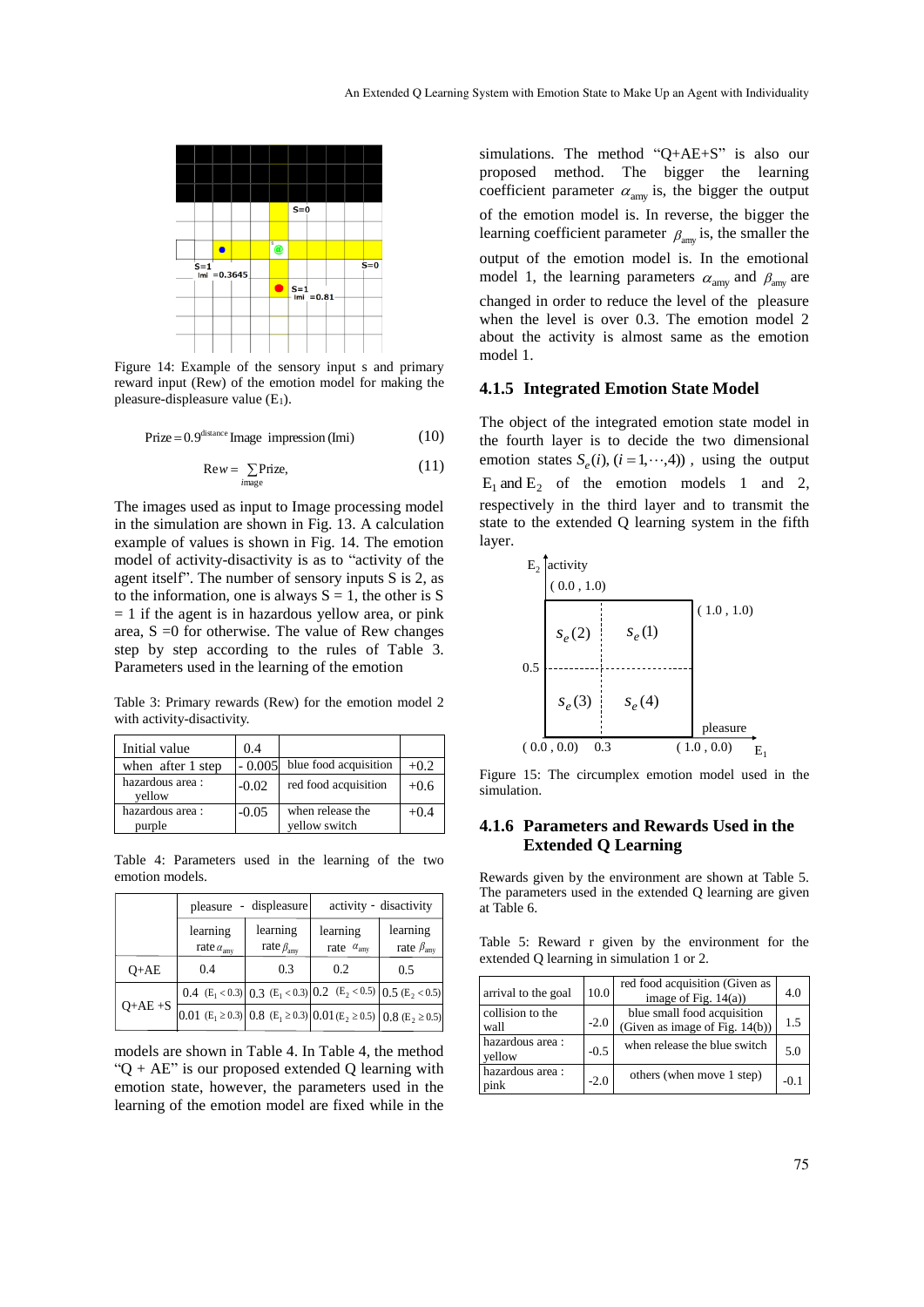| Table 6: Parameters used in the extended Q learning. |  |  |  |
|------------------------------------------------------|--|--|--|
|------------------------------------------------------|--|--|--|

| learning rate $\alpha$ | 0.5           | discount rate | 0.95 |
|------------------------|---------------|---------------|------|
| policy                 | greedy method |               |      |

### **4.2 Simulation and Its Result**

To confirm the performance of the proposed method, we compared with three methods: 1) the conventional Q learning method named "Q", the other two methods are our proposed methods, that is, 2) the method using extended Q learning with the learning parameter fixed emotional model named "Q+AE", 3) the method using extended Q learning with the learning parameter changed emotional model named "Q+AE+S".

The results of these three methods are shown at Table 7 and in Figs. 16~20. Table 7 shows average convergence steps to the goal of 100 times in each method. Fig.16 shows the number of steps to the goal for each method and episode. From these results, the conventional Q learning method could not get the goal at all. Our two proposed methods succeeded to get the goal. However, from Fig. 16 our two methods with success have a peak, after that the number of steps to the goal are decreasing according to progress of episodes. This means that the agent takes a lot of steps until the agent find that he has to proceed to the goal after pressing the switch. The reason why this could be achieved is that the emotion comes to be different from before and after the agent push the switch due to the emotional learning as shown in Figs. 17~20. The difference between the Q+AE method and the Q+AE+S method is their convergence steps, that is, in the Q+AE method the agent got the two foods although in the Q+AE+S method the agent got only the red food to be discovered firstly.

Fig. 17 and 18 show the simulation results of the Q+AE method. Fig.17 shows the convergence path along green cells in the four emotion states for the method. Fig 18 shows changes of the emotion state of the robot corresponding to the behaviour of the robot for the method. From Fig. 18, we can find that the agent starts with the emotion  $S_e(3)$ , passing through  $S_e(4)$ ,  $S_e(2)$  and  $S_e(1)$ , finally it got the goal with  $S_e(2)$ .

Table 7: Average convergence steps to the goal of 100 times in each method.

|                                 | $O+AE$ | $Q+AE+S$ |
|---------------------------------|--------|----------|
| convergence<br>step to the goal |        |          |



Figure 16: The number of steps to the goal for each method (average of 100 times).



Figure 17: The convergence path (arrow direction with green) in the each emotion state for the proposed method named "Q+AE".



Figure 18: The change of emotions from start to the goal for the proposed method named " $Q + A E$ ".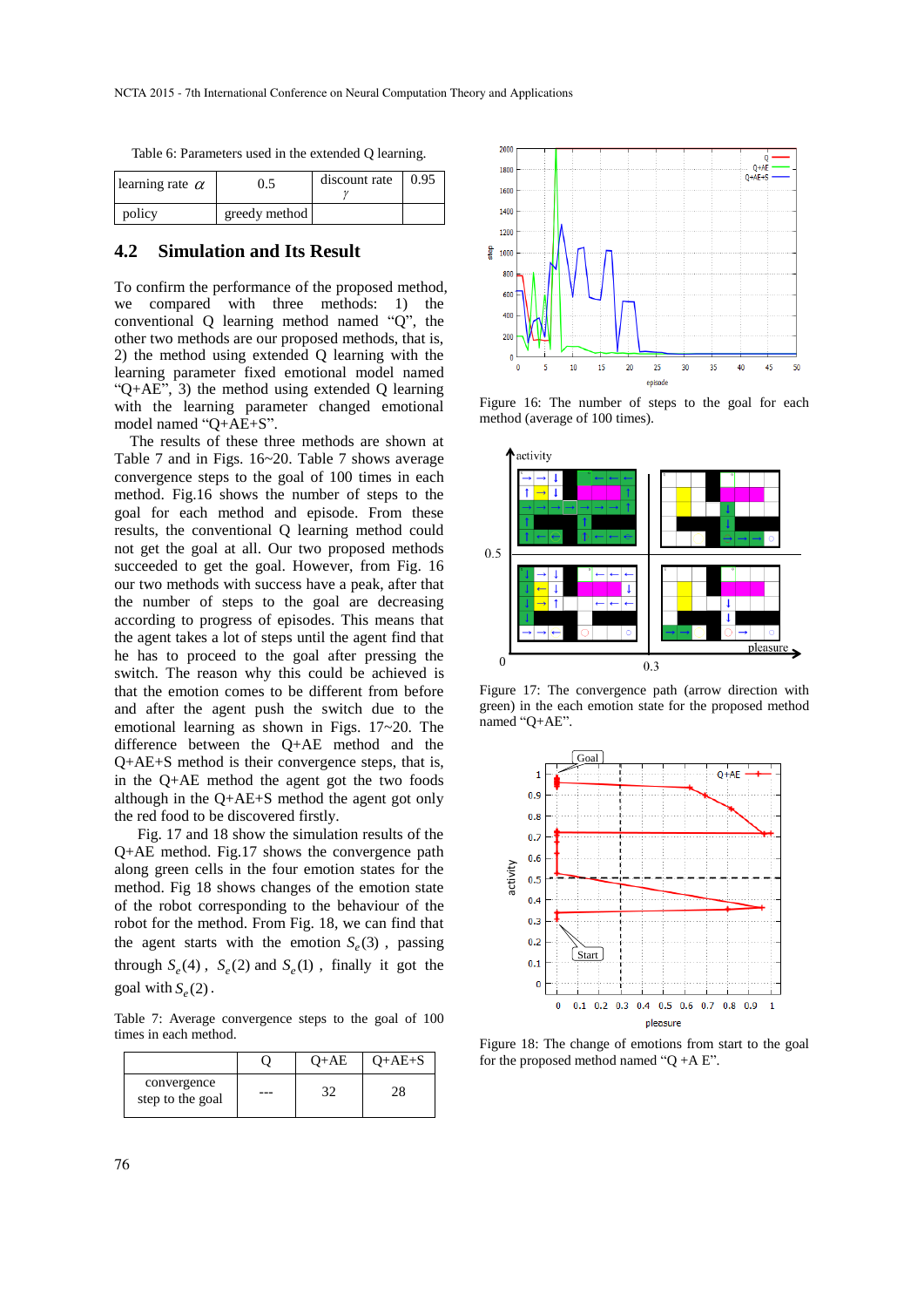

Figure 19: The convergence path (arrow direction with green) in the each emotion state for the proposed method named "Q+AE+S".



Figure 20: The change of emotions from start to the goal for the proposed method "Q +AE+S".

Fig. 19 and 20 show the simulation results of the Q+AE+S method. How to see both Figures is as same as Fig.17 and 18. Comparing Figs. 17 and18 with Figs. 19 and 20, it is found that although the result of the Q+AE+S method is the same as in the Q+AE method until the agent gets the red food to be firstly discovered on the path, the robot in Q+AE method, besides, gets the blue food, although it in Q+AE+S method moves to the goal, by changing the learning coefficients  $\alpha_{\text{amy}}, \beta_{\text{amy}}$  of the emotion model to reduce the reaction for the emotion. This is the reason why the agent didn't visit the cell the blue food is placed in the Q+AE+S method.

### **5 CONCLUSIONS**

In this study, we proposed an extended reinforcement Q hierarchical learning system with emotion state to make up an agent with individuality.

We generated the emotions in the robot using the emotion models. In the computer simulation for a path-finding problem with plural meaning paths, that is, having a dilemma, it was verified that the agent could get a variety of behavior patterns by setting the different learning parameters in emotional model learning. This means that by giving the different learning parameters mentioned above to each agent, it is able to make each agent give different individuality, i.e., each agent get the goal achieving any different and meaningful things.

In this study, we considered the single agent case. In the future, we would like to try to the multi agent case, i.e., to problems to be solved by multi-agents.

### **ACKNOWLEDGEMENTS**

A part of this work was supported by Grant-in-Aid for Scientific Research (JSPS 25330287, and 26330254).

### **REFERENCES**

- Sutton R, Barto A, 1998. Reinforcement learning: an introduction. *Bradford Book.* The MIT Press, Cambridge.
- J.Moren, C.Balkenius, 2001. A Computational Model of Emotional Learning in the Amygdala. *Cybernetics and Systems* 32(6), pp.611-636 .
- H. Rouhani, A. Sadeghzadeh, C. Lucas, B. N. Araabi, 2007. Emotional learning based intelligent speed and position control applied to neurofazzy model of switched reluctance motor. *Control and Cybernetics*, Vol.36, No.1, pp.75-95.
- H.Rouhani, M.Jalili, B.N.Araabi, W.Eppler and C.Lucas, 2007. Brain Emotional Learning Based Intelligent Controller Applied to Neurofuzzy Model of Micro Heat Exchanger. *Expert Systems with Applications*, Vol.32, No.3, pp.911-918.
- Nils Goerke, 2006. EMOBOT:A Robot control architecture based on emotional-like internal values. *Mobile Robotics, Moving Intelligence, J. Buchli ed., Chp. 4*, intechopen.com.
- E. Daglari, H. Temeltas, M. Yesiloglu, 2009. Behavioral task processing for cognitive robots using artificial emotions. *Neurocomputing*, 72, pp.2835-2844..
- Obayashi, M.,Takuno, T, Kuremoto, T., and Kobayashi, K, 2012. An Emotional Model Embedded Reinforcement Learning System. *Proceedings of the IEEE International Conference on System, Man, and Cybernetics (IEEE SMC 2012)*, pp. 1058-1063.
- Fuping Yang, Xuewen Zhen, 2014. Research on the Agent's Behavior Decision-making Based on Artificial Emotion. *Journal of Information & computational science,* vol.11, No.8, pp.2723-2733.